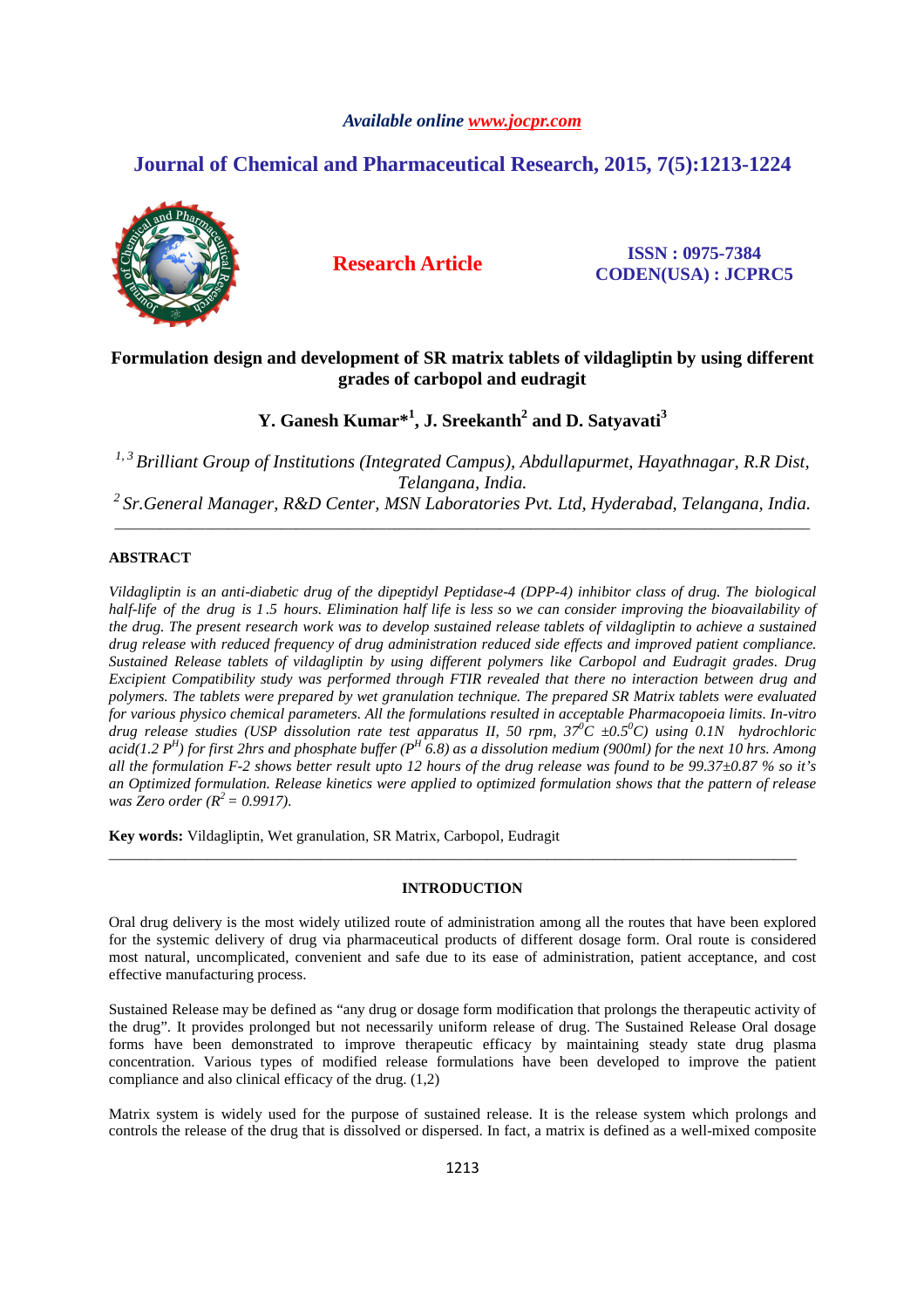of one or more drugs with gelling agent. By the sustained release method therapeutically effective concentration can be achieved in the systemic circulation over an extended period of time, thus achieving better compliance of patients.(3,4)

*\_\_\_\_\_\_\_\_\_\_\_\_\_\_\_\_\_\_\_\_\_\_\_\_\_\_\_\_\_\_\_\_\_\_\_\_\_\_\_\_\_\_\_\_\_\_\_\_\_\_\_\_\_\_\_\_\_\_\_\_\_\_\_\_\_\_\_\_\_\_\_\_\_\_\_\_\_\_*

Vildagliptin is an Oral anti-diabetic drug of the dipeptidyl Peptidase-4 (DPP-4) inhibitor class of drug. Vildagliptin inhibits the in activation of GLP-1 and GIP by DPP-4, allowing GLP-1 and GIP to potentiate the secretion of insulin in the beta cells and suppress glucagon release by the alpha cells of the islets of Langerhans in the pancreas. Vildagliptin is rapidly absorbed with a median  $t_{max}$  of about 1.5 hr after oral dosing and has a mean absolute oral bioavailability of 85%.(8,24)

## **EXPERIMENTAL SECTION**

Vildagliptin was obtained from MSN Laboratories Ltd, Hyderabad.Carbopol-934, 940, Eudragit-S 100, L-100, RS-100, RL-100 was supplied by Yarrow Chem Products, Mumbai. PVP-K 30, IPA, Aerosil, Magnesium Stearate and Microcrystalline Cellulose was supplied by Signet Chem Mumbai.

## **METHODOLOGY**

## **Preformulation Studies:**

## **Standardization of Vildagliptin by UV-Visible Spectrophotometry:**

## **a) In 0.1 N Hcl Solution:**

**i) Preparation of stock solution:** Stock solution  $100\mu\text{g/ml}$  Vildagliptin was prepared in 0.1N Hcl solution. This solution was approximately diluted with 0.1N Hcl to obtain a concentration of  $10\mu$ g/ml. The resultant solution was scanned in range of 200- 400nm using UV double beam spectrophotometer (Lab India UV-3000+).

## **ii) Standard calibration of Vildagliptin in 0.1N Hcl**:

100mg of Vildagliptin was accurately weighed and dissolved in100ml of 0.1N Hcl to obtain a concentration of 1000µg/ml. From the above 10ml was withdrawn and diluted to 100ml to obtain a concentration of 100µg/ml. From this stock solution aliquots of 0.5ml, 1ml, 1.5ml, 2ml and 2.5ml were diluted in 10ml volumetric flask with phosphate buffer to give concentrations in range of 5µg/ml to 25µg/ml respectively, absorbance was measured at 232nm.

### **b) In pH 6.8 Buffer:**

**i) Preparation of stock solution:** Stock solution 100µg/ml of Vildagliptin was prepared in phosphate buffer of pH 6.8. This solution was approximately diluted with phosphate buffer of pH 6.8 to obtain a concentration of  $10\mu\text{g/mL}$ . The resultant solution was scanned in range of 200- 400nm using UV double beam spectrophotometer (Lab India  $UV-3000+$ ).

## **ii) Standard calibration of Vildagliptin in phosphate buffer of pH 6.8**:

100mg of Vildagliptin was accurately weighed and dissolved in100ml of pH 6.8 phosphate buffer to obtain a concentration of 1000µg/ml. From the above 10ml was withdrawn and diluted to 100ml to obtain a concentration of 100µg/ml. From this stock solution aliquots of 0.5ml, 1ml, 1.5ml, 2ml and 2.5ml were diluted in 10ml volumetric flask with phosphate buffer to give concentrations in range of 5µg/ml to 25µg/ml respectively, absorbance was measured at 227nm.

#### **Evaluation of granules:**

#### **Angle of repose:**

The angle of repose of blends was determined by the funnel method. The accurately weighed blend was taken in funnel. The height of the funnel was adjusted in such a way that the tip of the funnel just touched the apex of the heap of the blend. The blend was allowed to flow from the funnel on the surface. The diameter and height of the heap formed from the blend was measured. The angle of repose was calculated using following formula.(5)

#### **Tan**  $\Theta$ **= h/r**

Where, "h" is height of the heap and "r" is the radius of the heap of granules.

#### **Carr's compressibility index:**

The Carr's compressibility Index was calculated from Bulk density and tapped density of the blend. A quantity of 2g of blend from each formulation, filled into a 10mL of measuring cylinder. Initial bulk volume was measured, and cylinder was allowed to tap from the height of 2.5cm. The tapped frequency was  $25\pm2$  per min to measure the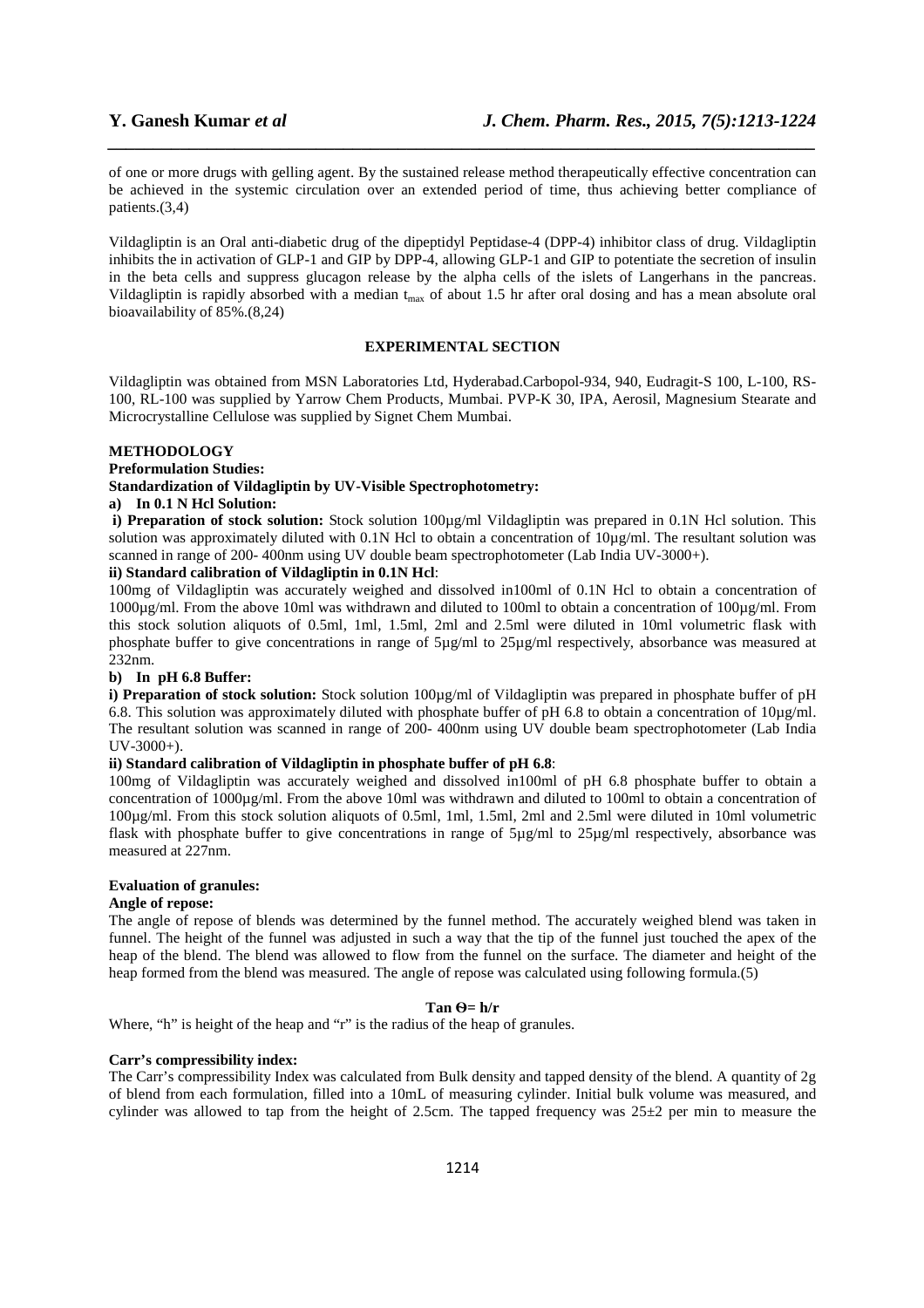tapped volume of the blend. The bulk density and tapped density were calculated by using the bulk volume and tapped volume.

*\_\_\_\_\_\_\_\_\_\_\_\_\_\_\_\_\_\_\_\_\_\_\_\_\_\_\_\_\_\_\_\_\_\_\_\_\_\_\_\_\_\_\_\_\_\_\_\_\_\_\_\_\_\_\_\_\_\_\_\_\_\_\_\_\_\_\_\_\_\_\_\_\_\_\_\_\_\_*

Carr's compressibility index was calculated by using following formula.(6,7)

#### **Carr's compressibility index (%) = [(Tapped density-Bulk density) X100]/Tapped density Bulk Density (BD):**

An accurately weighed powder blend from each formula was lightly shaken to break any agglomerates formed and it was introduced in to a measuring cylinder. The volume occupied by the powder was measured which gave bulk volume. The bulk densities (BD) of powder blends were determined using the following formula.(9)

## **Bulk density = Total weight of powder / Total volume of powder**

#### **Tapped bulk density (TBD):**

An accurately weighed powder blend from each formula was lightly shaken to break any agglomerates formed and it was introduced into a measuring cylinder. The measuring cylinder was tapped until no further change in volume was noted which gave the tapped volume. The tapped bulk densities (TBD) of powder blends were determined using the following formula.(10)

## **TBD= Total weight of powder / Total volume of tapped powder**

## **Preparation of matrix tablets:**

Vildagliptin tablets with different concentrations of polymer were prepared by the wet granulation technique.

**Wet granulation method:** All the powders were passed through 80 mesh. Required quantities of all ingredients were mixed thoroughly and a sufficient volume of granulating agent was added slowly. After enough cohesiveness was obtained, the mass was sieved through 22/44 mesh. The granules were dried at 40 C for 12hrs. Once, dry the granules retained on 44 mesh were mixed with 10% of fine granules that passed through 44 mesh. Talc and magnesium stearate were added as glidant and lubricant. In all formulations, the amount of the active ingredient is equivalent to 50 mg of Vildagliptin (Table 1)

| S.No | Ingredients               | F1    | F2        | F3      | F4    | F <sub>5</sub> | F6    | F7    | F8                       | F9   | F10   | F11   |
|------|---------------------------|-------|-----------|---------|-------|----------------|-------|-------|--------------------------|------|-------|-------|
|      | Vildagliptin              | 50    | 50        | 50      | 50    | 50             | 50    | 50    | 50                       | 50   | 50    | 50    |
| 2    | Carbopol-934              | 50    | $---$     | $- - -$ | $---$ |                | ---   | ---   | ---                      | ---  | ---   | ---   |
| 3    | Carbopol-940              | ---   | 50        | 75      | 100   | $---$          | ---   | ---   | $- - -$                  | ---  | ---   | ---   |
| 4    | Eudragit-S <sub>100</sub> | ---   | ---       |         | ---   | 50             | ---   | ---   | ---                      | ---  | ---   |       |
| 5    | Eudragit-L 100            | ---   | ---       |         |       |                | 50    | 75    | 100                      | 125  | ---   |       |
| 6    | Eudragit-RS 100           | ---   | ---       | ---     | $---$ |                | ---   | $---$ | ---                      | ---  | 50    | ---   |
|      | Eudragit-RL 100           | ---   | ---       |         |       |                | ---   | ---   | ---                      | ---  | ---   | 50    |
| 8    | <b>PVP-K30</b>            | 12.5  | 12.5      | 12.5    | 12.5  | 12.5           | 12.5  | 12.5  | 12.5                     | 12.5 | 12.5  | 12.5  |
| 9    | <b>IPA</b>                | QS    | <b>OS</b> | QS      | QS    | <b>OS</b>      | QS    | QS    | <b>OS</b>                | OS   | QS    | QS    |
| 10   | Aerosil                   | 5     | 5         | 5       | 5     | 5              | 5     | 5     | $\overline{\phantom{1}}$ | 5    | 5     | 5     |
| 11   | Mg.Stearate               | 5     | 5         | 5       | 5     | 5              | 5     | 5     | $\overline{\mathcal{L}}$ | 5    | 5     | 5     |
| 12   | <b>MCC</b>                | 127.5 | 127.5     | 102.5   | 77.5  | 127.5          | 127.5 | 102.5 | 77.5                     | 52.5 | 127.5 | 127.5 |
|      | Total Weight(mg)          | 250   | 250       | 250     | 250   | 250            | 250   | 250   | 250                      | 250  | 250   | 250   |

## **Table 1: Composition of Vildagliptin Sustained Release Matrix Tablets**

## **Evaluation of tablets:**

## **Hardness test:**

Hardness indicates the ability of a tablet to withstand mechanical strength while handling. The hardness of the tablets were determined using Monsanto Hardness tester. It is expressed in  $Kg/cm<sup>2</sup>$ . Three tablets were randomly picked from each formulation and the mean and standard Deviation values were calculated.(11-13)

### **Friability test:**

It is the phenomenon whereby tablet surfaces are damaged and/or show evidence of lamination or breakage when subjected to mechanical shock or attrition. The friability of tablets was determined by using Roche Friabilator. It is expressed in percentage (%). Ten tables were initially weighed (Wt.initial) and transferred into friabilator. The friabilator was operated at 25 rpm for 4 minutes or run up to 100 revolutions. The tablets were weighed again (Wt.final).The percentage friability was then calculated by,(14,15)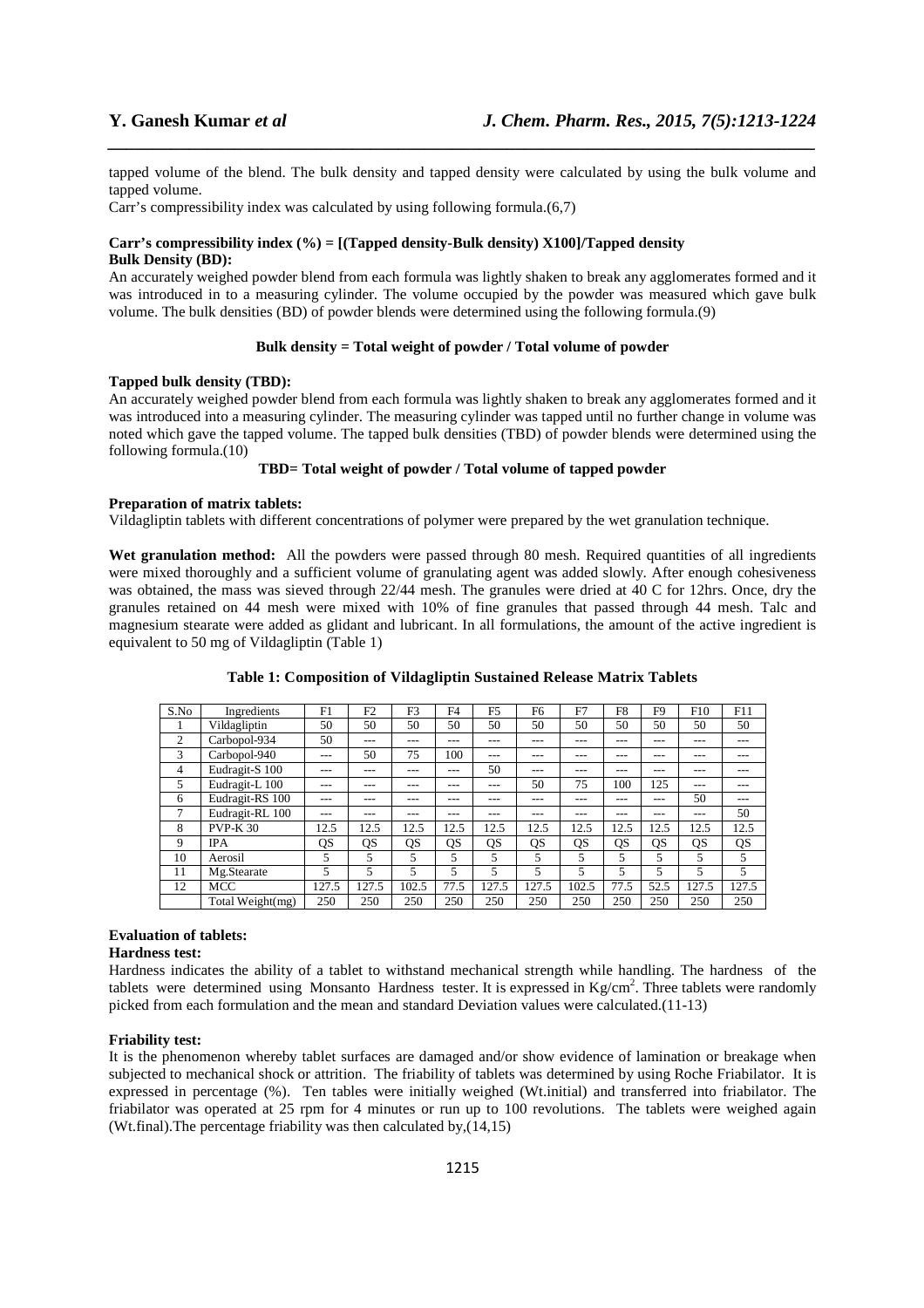% F= (loss in weight / initial weight)  $x$  100 % Friability of tablets less than 1% are considered acceptable.

*\_\_\_\_\_\_\_\_\_\_\_\_\_\_\_\_\_\_\_\_\_\_\_\_\_\_\_\_\_\_\_\_\_\_\_\_\_\_\_\_\_\_\_\_\_\_\_\_\_\_\_\_\_\_\_\_\_\_\_\_\_\_\_\_\_\_\_\_\_\_\_\_\_\_\_\_\_\_*

#### **Weight variation test:**

The tablets were selected randomly from each formulation and weighed individually to check for weight variation. The U.S Pharmacopoeia allows a little variation in the weight of a tablet. To study weight variation, 20 tablets of each formulation were weighed using an electronic balance Aqua and the test was performed according to the official method.(16)

## **Drug Content (Assay):**

Drug content of the tablets was determined by UV Spectrophotometrically.

## **Uniformity of thickness:**

Thickness and diameter of tablets were important for uniformity of tablet size. Thickness and diameter was measured using vernier caliper.(17-19)

### *In-vitro* **dissolution studies:**

*In-vitro* drug release studies from the prepared Vildagliptin SR matrix tablets were conducted using USP type II apparatus at 37°C at 50rpm. Dissolution mediums used were 900ml of 0.1N Hcl and phosphate buffer of pH 6.8. The release rates from matrix tablets were conducted in Hcl solution (pH 1.2) for first 2hrs and changed to phosphate buffer (pH 6.8) for next 10 hrs time periods. The samples were withdrawn at desired time periods from dissolution media and the same were replaced with fresh dissolution media of respective pH. The samples were analyzed by UV-Visible Spectrophotometer (Lab India 3000+). The amounts of drug present in the samples were calculated with the help of appropriate calibration curves constructed from reference standards. Drug dissolved at specified time periods was plotted as percent release versus time curve.

### **Dependent-model method (Data analysis)**

In order to describe the Vildagliptin release kinetics from individual tablet formulations, the corresponding dissolution data were fitted in various kinetic dissolution models: zero order, first order, Higuchi, Korsmeyer Peppas. When these models are used and analyzed in the preparation, the rate constant obtained from these models is an apparent rate constant. The release of drugs from the matrix tablets can be analysed by release kinetic theories. To study the kinetics of drug release from matrix system, the release data were fitted into Zero order as cumulative amount of drug release vs. time (Eqn.3), first order as log cumulative percentage of drug remaining vs. time (Eqn.4), Higuchi model as cumulative percent drug release vs. square root of time (Eqn.5). To describe the release behavior from the polymeric systems, data were fitted according to well known exponential Korsmeyer – Peppas equation as log cumulative percent drug release vs log of time equation (Eqn.6).(20-23)

*(i) Zero order kinetics*  Qt=K0t……………………………Eqn.(3) Where, Q= Amount of drug release in time t  $K0 =$  Zero order rate constant expressed in unit of concentration /time  $t =$ Release time

*(ii) First order kinetics*  Log Q=Log Q0-kt/2.303…………Eqn.(4)

Where,  $Q0=$  is the initial concentration of drug  $k=$  is the first order rate constant t =release time

*(iii) Higuchi kinetics*  Q=kt1/2………………………...…Eqn.(5) Where, k= Release rate constant t=release time, Hence the release rate is proportional to the reciprocal of the square root of time.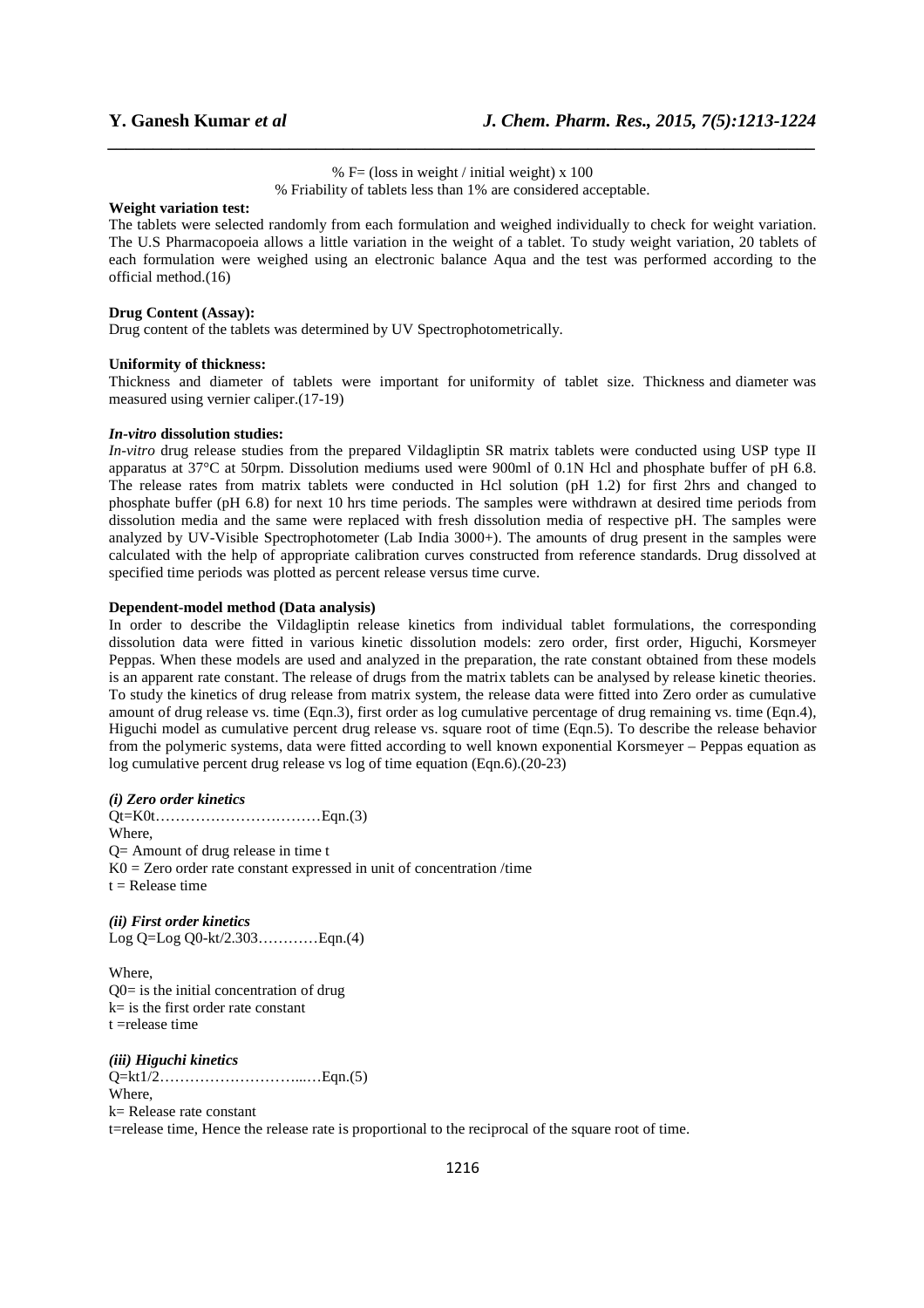#### *(iv) Korsmeyer-Peppas*

First 60% *in vitro* release data was fitted in equation of Korsmeyer et al. to determine the release behavior from controlled release polymer matrix system. The equation is also called as power law, Mt /M∞ =Kt n …………………… Eqn.(6)

*\_\_\_\_\_\_\_\_\_\_\_\_\_\_\_\_\_\_\_\_\_\_\_\_\_\_\_\_\_\_\_\_\_\_\_\_\_\_\_\_\_\_\_\_\_\_\_\_\_\_\_\_\_\_\_\_\_\_\_\_\_\_\_\_\_\_\_\_\_\_\_\_\_\_\_\_\_\_*

#### Where,

 $Mt =$  amount of drug released at time t

M∞ = amount of drug released after infinite time

Mt /M∞ = fraction solute release

 $t =$  release time

 $K =$  kinetic constant incorporating structural and geometric characteristics of the polymer system

n = diffusional exponent that characterizes the mechanism of the release of traces. The magnitude of the release exponent "n" indicates the release mechanism (i.e. Fickian diffusion, Non Fickian, supercase II release). For matrix tablets, values of n of near 0.5 indicates Fickian diffusion controlled drug release, and an n value of near 1.0 indicates erosion or relaxational control (case II relaxational release transport, non Fickian, zero order release).Values of n between 0.5 and 1 regarded as an indicator of both diffusion and erosion as overall release mechanism commonly called as anomalous release mechanism.(25-28)

## **RESULTS AND DISCUSSION**

#### **Preformulation characteristics:**

**Figure 1:**  $\lambda_{\text{max}}$  of Vildagilptin in 0.1N Hcl (232 nm)



**Figure 2: Calibration curve of Vildagliptin in 0.1N Hcl** 

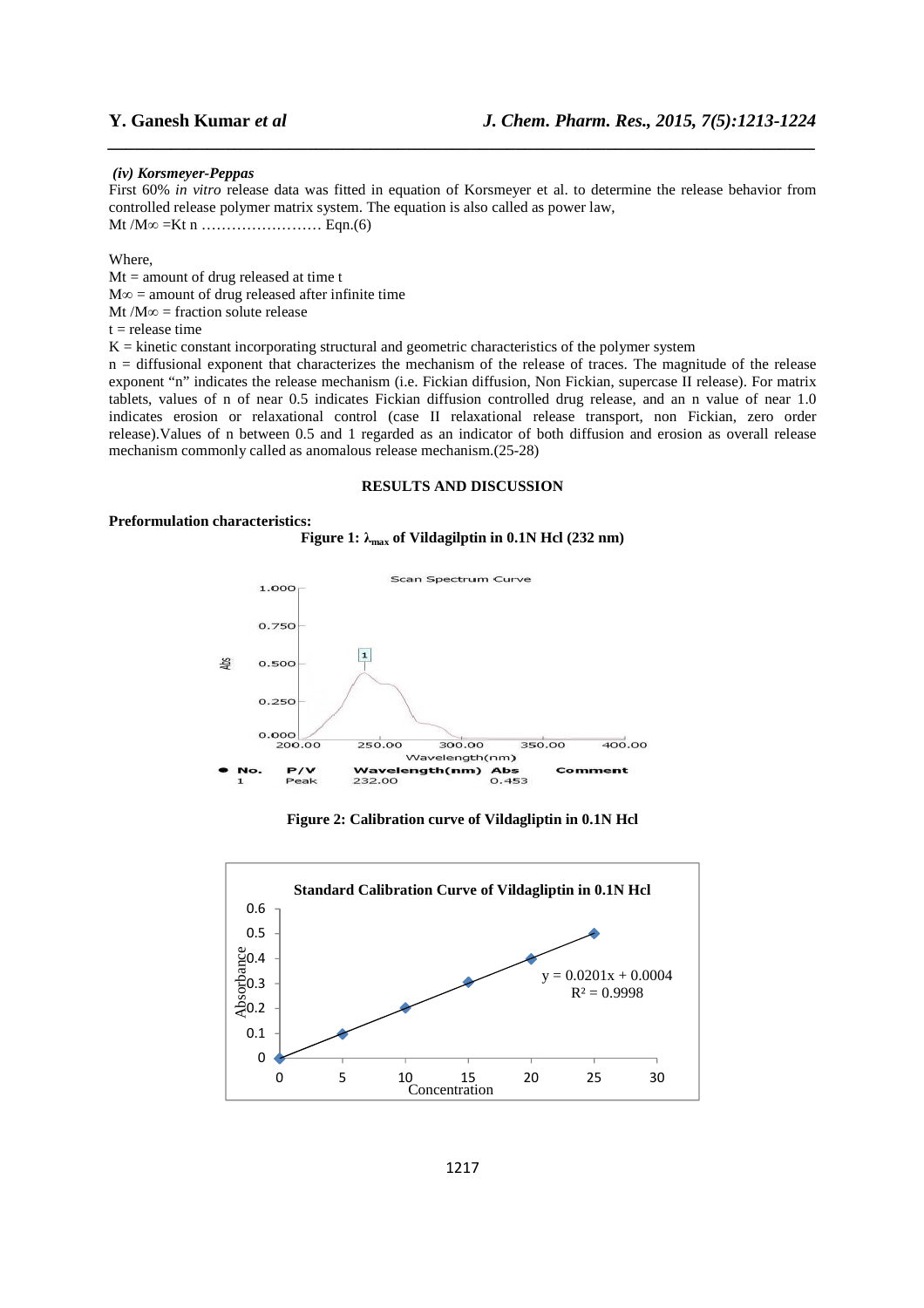| S.No | Concentration(mcg/ml) | Absorbance (nm) |
|------|-----------------------|-----------------|
|      |                       |                 |
|      |                       | 0.098           |
|      | 10                    | 0.203           |
|      | 15                    | 0.306           |
|      | 2Ο                    | 0.399           |
|      | 25                    | 0.501           |

**Table 2: Absorbences of Vildagliptin in 0.1N Hcl** 

*\_\_\_\_\_\_\_\_\_\_\_\_\_\_\_\_\_\_\_\_\_\_\_\_\_\_\_\_\_\_\_\_\_\_\_\_\_\_\_\_\_\_\_\_\_\_\_\_\_\_\_\_\_\_\_\_\_\_\_\_\_\_\_\_\_\_\_\_\_\_\_\_\_\_\_\_\_\_*





**Table 3: Absorbences of Vildagliptin in 6.8 pH Phosphate buffer** 

| S.No | Concentration(mcg/ml) | Absorbance (nm) |
|------|-----------------------|-----------------|
|      |                       |                 |
|      |                       | 0.13            |
|      | 0                     | 0.262           |
|      | 15                    | 0.381           |
|      | 20                    | 0.516           |
|      | つち                    | 0.648           |

**Figure 4: Calibration curve of Vildagliptin in 6.8 pH Phosphate buffer** 



**Drug Excipient Compatibility Studies- FTIR:** Drug-Excipient compatibility studies by FTIR revealed no interaction between drug and the polymers used in the formulation thus showing compatibility.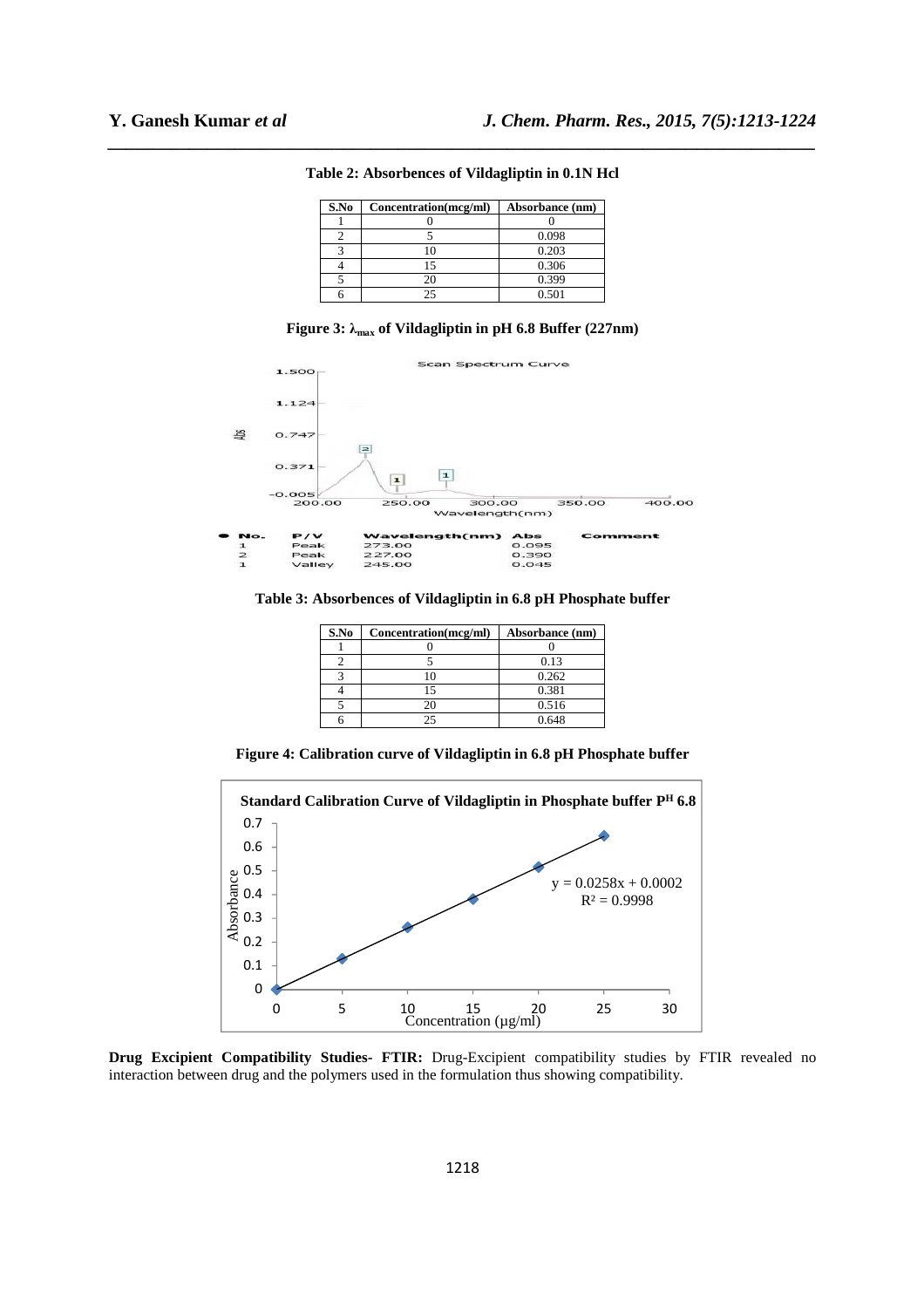<u>in Timmid yn </u>



3870.52 3745.70<br>3728.66 se E E se e E E E E E E E E E E E E E E<br>Se E E Fe E E E E E E E E E E E E E E E **BEE PS** 3500  $2500$ <br>Wavenu 3000  $2000$ <br>m-1 1500 1000 **Figure 7: FTIR spectra of Optimized Formulation (Vildagliptin+Carbopol-940+PVP-K** 

**30+IPA+Aerosil+Mg.Stearate+MCC)** 



**Table 4: Pre compression parameters** 

| <b>F.Code</b>  | <b>Bulk density</b> | <b>Tapped density</b> | Hausner's        | <b>Carr's Compressibility</b> | Angle of          |
|----------------|---------------------|-----------------------|------------------|-------------------------------|-------------------|
|                | (g/ml)              | (g/ml)                | ratio            | Index $(\% )$                 | repose $(\Theta)$ |
| F1             | $0.46 \pm 0.18$     | $0.523 \pm 0.69$      | $1.259 \pm 0.32$ | $18.59 \pm 0.37$              | $24.42 \pm 0.34$  |
| F2             | $0.481 \pm 0.26$    | $0.517 \pm 0.17$      | $1.301 \pm 0.09$ | $16.12 \pm 0.13$              | $24.55 \pm 0.17$  |
| F <sub>3</sub> | $0.512 \pm 0.19$    | $0.489 \pm 0.25$      | $1.225 \pm 0.17$ | $20.65 \pm 0.05$              | $25.87 \pm 0.29$  |
| F4             | $0.564 \pm 0.03$    | $0.612 \pm 0.06$      | $1.259 \pm 0.58$ | $19.74 \pm 0.68$              | $26.19 \pm 0.44$  |
| F <sub>5</sub> | $0.409 + 0.17$      | $0.559 \pm 0.13$      | $1.298 \pm 0.16$ | $21.98 \pm 0.36$              | $22.58 \pm 0.06$  |
| F6             | $0.49 \pm 0.25$     | $0.598 \pm 0.18$      | $1.276 \pm 0.05$ | $17.02 \pm 0.24$              | $27.09 \pm 0.07$  |
| F7             | $0.533 \pm 0.29$    | $0.656 \pm 0.05$      | $1.251 \pm 0.11$ | $18.15 \pm 0.47$              | $23.03 \pm 0.16$  |
| F8             | $0.431 \pm 0.32$    | $0.532 \pm 0.16$      | $1.329 \pm 0.08$ | $19.06 \pm 0.14$              | $25.01 \pm 0.35$  |
| F9             | $0.472 \pm 0.11$    | $0.619 \pm 0.13$      | $1.312 \pm 0.23$ | $21.77 \pm 0.03$              | $24.42 \pm 0.53$  |
| F10            | $0.546 \pm 0.36$    | $0.651 \pm 0.36$      | $1.297 \pm 0.17$ | $17.56 \pm 0.49$              | $26.57 \pm 0.18$  |
| F11            | $0.454 + 0.21$      | $0.701 \pm 0.29$      | $1.267 \pm 0.14$ | $20.69 \pm 0.53$              | $27.13 \pm 0.53$  |

*The data are presented as mean value*  $\pm$  *S.D.*  $(n = 3)$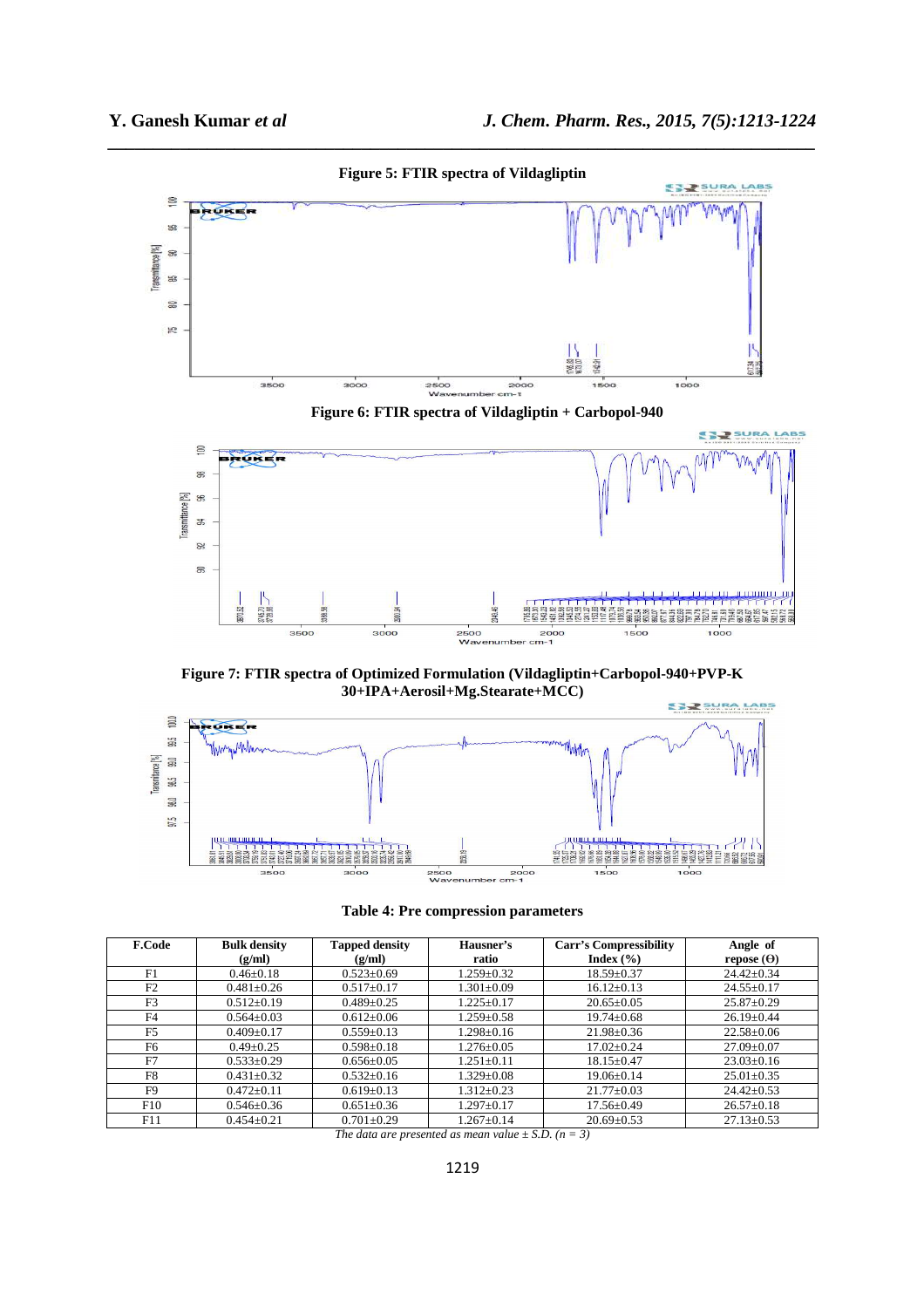#### **Physical characteristics of blends and tablets:**

The blends of different formulations were evaluated for angle of repose, Carr's compressibility index etc., the results of Angle of repose and Carr's compressibility Index (%) ranged from 22-27.5 and 16-22, respectively which showed that blends from all the formulations having good flow property. The hardness and percentage friability ranged from 4.0-5.25  $\text{kg/cm}^2$  and 0.22-0.55% respectively.

*\_\_\_\_\_\_\_\_\_\_\_\_\_\_\_\_\_\_\_\_\_\_\_\_\_\_\_\_\_\_\_\_\_\_\_\_\_\_\_\_\_\_\_\_\_\_\_\_\_\_\_\_\_\_\_\_\_\_\_\_\_\_\_\_\_\_\_\_\_\_\_\_\_\_\_\_\_\_*

| <b>F.Code</b>  | Weight            | Thickness (mm) $\frac{1}{2}$ | <b>Hardness</b>       | Friability      | % Drug<br><b>Content</b> |
|----------------|-------------------|------------------------------|-----------------------|-----------------|--------------------------|
|                | variation(mg) $*$ |                              | $(kg/cm2)$ $\ddot{K}$ | $(\%) \psi$     | €                        |
| F1             | $250 \pm 0.51$    | $3.56 \pm 0.33$              | $4.97 \pm 0.56$       | $0.39 \pm 0.04$ | $98.19 \pm 0.63$         |
| F <sub>2</sub> | $250 \pm 0.72$    | $3.98 \pm 0.18$              | $4.98 \pm 1.18$       | $0.46 \pm 0.13$ | $99.71 \pm 0.98$         |
| F <sub>3</sub> | $250 \pm 0.78$    | $4.12 \pm 1.45$              | $5.14 \pm 0.35$       | $0.51 \pm 0.02$ | $97.13 \pm 0.79$         |
| F <sub>4</sub> | $248 \pm 1.26$    | $3.47 \pm 0.19$              | $4.36 \pm 0.42$       | $0.49 \pm 0.27$ | $101.08 \pm 0.07$        |
| F <sub>5</sub> | $249+2.01$        | $3.75 \pm 0.36$              | $4.59 + 0.39$         | $0.22+0.15$     | $98.98 \pm 0.57$         |
| F6             | $250 \pm 1.89$    | $3.99 \pm 0.14$              | $5.12 \pm 0.34$       | $0.33 \pm 0.04$ | $97.55 \pm 1.36$         |
| F7             | $248 \pm 2.14$    | $4.07 \pm 0.27$              | $4.32 \pm 0.05$       | $0.47 \pm 0.08$ | $96.84 \pm 1.71$         |
| F8             | $250+0.11$        | $3.66 \pm 0.44$              | $4.45 \pm 0.18$       | $0.55 \pm 0.19$ | $98.94 \pm 0.98$         |
| F9             | $249+1.17$        | $4.05 \pm 1.13$              | $5.05 \pm 0.07$       | $0.43 \pm 0.11$ | $98.68 \pm 0.59$         |
| F10            | $250 \pm 0.18$    | $3.05 \pm 0.99$              | $4.59 \pm 0.16$       | $0.29 \pm 0.07$ | $101.26 \pm 0.05$        |
| F11            | $249 \pm 1.16$    | $3.77 \pm 0.34$              | $4.44 \pm 0.72$       | $0.32 \pm 0.13$ | $99.54 \pm 0.09$         |

#### **Table 5: Post compression parameters**

<sup>∗</sup> *= n= 20, ¥ = n =10, Ӝ=n=5,* ψ*=n=10, €=n=5* 

### **In-vitro dissolution studies:**

#### **Table 6: Dissolution release profiles of Formulations (F1-F6)**  The data are presented as mean value  $\pm$  S.D. (n = 3)

|                | The gain are presenced as incan value $\pm$ 5.15; (if $\pm$ 5) |                                  |                  |                  |                  |                  |                  |  |  |
|----------------|----------------------------------------------------------------|----------------------------------|------------------|------------------|------------------|------------------|------------------|--|--|
|                |                                                                | <b>CUMULATIVE % DRUG RELEASE</b> |                  |                  |                  |                  |                  |  |  |
| S.no           | Time(hrs)                                                      | F1                               | F2               | F3               | F4               | F5.              | F6               |  |  |
|                |                                                                | 0                                | 0                | $\theta$         | 0                | 0                | $\Omega$         |  |  |
| 2              |                                                                | $4.88 \pm 0.72$                  | $2.09 \pm 0.56$  | $4.85 \pm 0.24$  | $3.52 \pm 0.53$  | $12.64 \pm 0.39$ | $9.62 \pm 0.47$  |  |  |
| 3              | $\mathbf{2}$                                                   | $8.42 \pm 0.36$                  | $8.67 \pm 0.24$  | $8.49 \pm 0.48$  | $12.62 \pm 0.57$ | $18.66 \pm 0.46$ | $15.70 \pm 0.16$ |  |  |
| 4              | 3                                                              | $16.95 \pm 0.12$                 | $17.09 \pm 0.41$ | $14.06 \pm 0.63$ | $19.53 \pm 0.71$ | $24.09 \pm 0.57$ | $28.73 \pm 0.39$ |  |  |
| $\overline{5}$ | 4                                                              | $23.61 \pm 0.48$                 | $24.35 \pm 0.62$ | $18.67 \pm 0.57$ | $25.40 \pm 0.53$ | $29.91 \pm 0.28$ | $34.49 \pm 0.41$ |  |  |
| 6              | 5.                                                             | $31.97 \pm 0.63$                 | $33.19 \pm 0.73$ | $19.28 \pm 0.38$ | $30.01 \pm 0.47$ | $38.39 \pm 0.81$ | $47.51 \pm 0.54$ |  |  |
| 7              | 6                                                              | $44.36 + 0.75$                   | $44.98 \pm 0.46$ | $25.36 + 0.59$   | $35.07 + 0.56$   | $46.01 + 0.53$   | $56.01 \pm 0.45$ |  |  |
| 8              | 7                                                              | $51.49 \pm 0.71$                 | $53.37 \pm 0.57$ | $38.33 \pm 0.79$ | $42.66 \pm 0.54$ | $53.08 \pm 0.62$ | $65.18 \pm 0.68$ |  |  |
| 9              | 8                                                              | $59.66 \pm 0.43$                 | $66.53 \pm 0.61$ | $45.17 \pm 0.71$ | $54.65 \pm 0.63$ | $67.29 \pm 0.47$ | $72.26 \pm 0.61$ |  |  |
| 10             | 9                                                              | $64.28 \pm 0.61$                 | $74.69 \pm 0.13$ | $59.89 \pm 0.42$ | $60.09 \pm 0.39$ | $69.11 \pm 0.63$ | $79.40 \pm 0.59$ |  |  |
| 11             | 10                                                             | $72.31 \pm 0.87$                 | $82.87 \pm 0.59$ | $68.12 \pm 0.48$ | $66.08 \pm 0.58$ | $75.56 \pm 0.79$ | $86.09 \pm 0.71$ |  |  |
| 12             | 11                                                             | $84.57 \pm 0.18$                 | $94.26 \pm 0.75$ | $78.91 \pm 0.54$ | $75.64 \pm 0.41$ | $80.03 \pm 0.57$ | $89.21 \pm 0.55$ |  |  |
| 13             | 12                                                             | $92.81 \pm 0.25$                 | $99.37 \pm 0.87$ | $90.45 \pm 0.71$ | $83.95 \pm 0.65$ | $82.98 \pm 0.46$ | $95.64 \pm 0.36$ |  |  |

#### **Table 6.1: Dissolution release profiles of Formulations (F7-F11)**

|      |              | <b>CUMULATIVE % DRUG RELEASE</b> |                  |                  |                  |                  |  |
|------|--------------|----------------------------------|------------------|------------------|------------------|------------------|--|
| S.no | Time(hrs)    | F7                               | F8               | F9               | <b>F10</b>       | <b>F11</b>       |  |
|      | 0            | 0                                | $\Omega$         | $\Omega$         |                  | $\Omega$         |  |
| 2    |              | $12.81 + 0.35$                   | $10.98 \pm 0.78$ | $12.60 \pm 0.32$ | $11.08 \pm 0.47$ | $10.85 + 0.34$   |  |
| 3    | $\mathbf{2}$ | $15.44 \pm 0.41$                 | $12.29 \pm 0.69$ | $16.99 \pm 0.47$ | $15.86 \pm 0.59$ | $13.07 \pm 0.27$ |  |
| 4    | 3            | $21.59 + 046$                    | $19.41 + 0.17$   | $25.45+0.56$     | $23.38+0.52$     | $25.75 + 0.45$   |  |
| 5    | 4            | $36.58 \pm 0.59$                 | $28.57+0.43$     | $32.21 \pm 0.45$ | $30.77 \pm 0.48$ | $30.71 \pm 0.34$ |  |
| 6    | 5            | $49.76 + 0.33$                   | $37.65 \pm 0.65$ | $44.07 \pm 0.48$ | $39.65 + 0.36$   | $38.07+0.29$     |  |
| 7    | 6            | $56.57 \pm 0.64$                 | $49.16 \pm 0.77$ | $57.02 \pm 0.63$ | $46.28 \pm 0.55$ | $50.52 \pm 0.16$ |  |
| 8    | 7            | $69.83+0.48$                     | $54.03+0.65$     | $58.63 \pm 0.45$ | $50.78 + 0.64$   | $61.15 + 0.37$   |  |
| 9    | 8            | $77.42+0.52$                     | $66.95 \pm 0.52$ | $66.65 \pm 0.67$ | $54.37+0.13$     | $64.65 \pm 0.25$ |  |
| 10   | 9            | $83.94 + 0.37$                   | $72.63+0.49$     | $72.13 \pm 0.58$ | $66.54 \pm 0.29$ | $72.84 + 0.55$   |  |
| 11   | 10           | $89.05+0.64$                     | $84.37 \pm 0.57$ | $77.54 \pm 0.69$ | $70.08 + 0.63$   | $79.33 \pm 0.64$ |  |
| 12   | 11           | $93.26 + 0.46$                   | $89.86 \pm 0.61$ | $81.48 \pm 0.75$ | $77.73+0.14$     | $86.26 \pm 0.73$ |  |
| 13   | 12           | $96.98 \pm 0.68$                 | $92.19 + 0.58$   | $86.56 \pm 0.79$ | $83.89 + 0.15$   | $94.18 \pm 0.27$ |  |

*The data are presented as mean value*  $\pm$  *S.D.* (*n* = 3)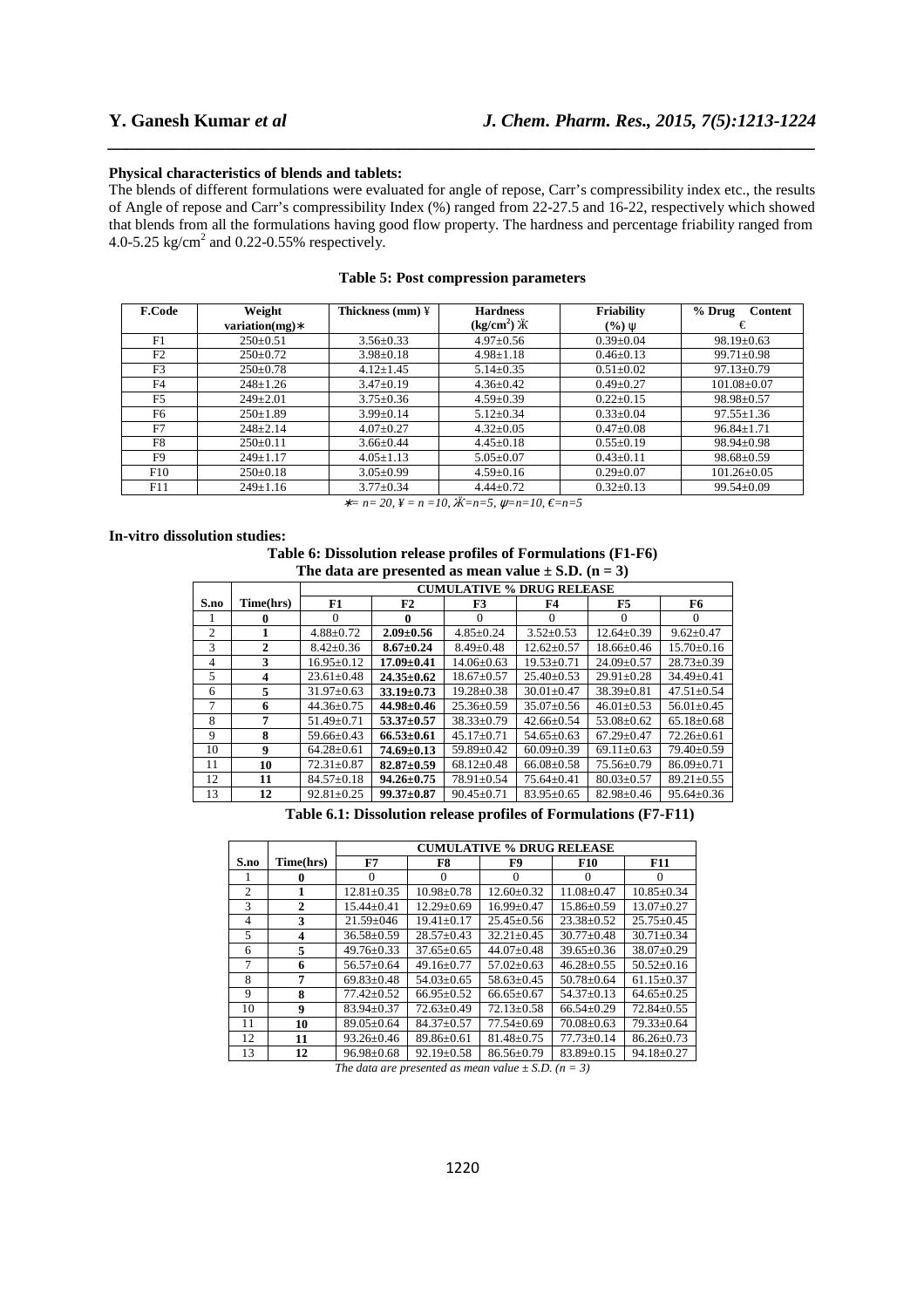

**Figure 8: Dissolution profiles of Formulations F1-F3** 

*\_\_\_\_\_\_\_\_\_\_\_\_\_\_\_\_\_\_\_\_\_\_\_\_\_\_\_\_\_\_\_\_\_\_\_\_\_\_\_\_\_\_\_\_\_\_\_\_\_\_\_\_\_\_\_\_\_\_\_\_\_\_\_\_\_\_\_\_\_\_\_\_\_\_\_\_\_\_*

**Figure 9: Dissolution profiles of Formulations F4-F7** 



**Figure 10: Dissolution profiles of Formulations F8-F11** 

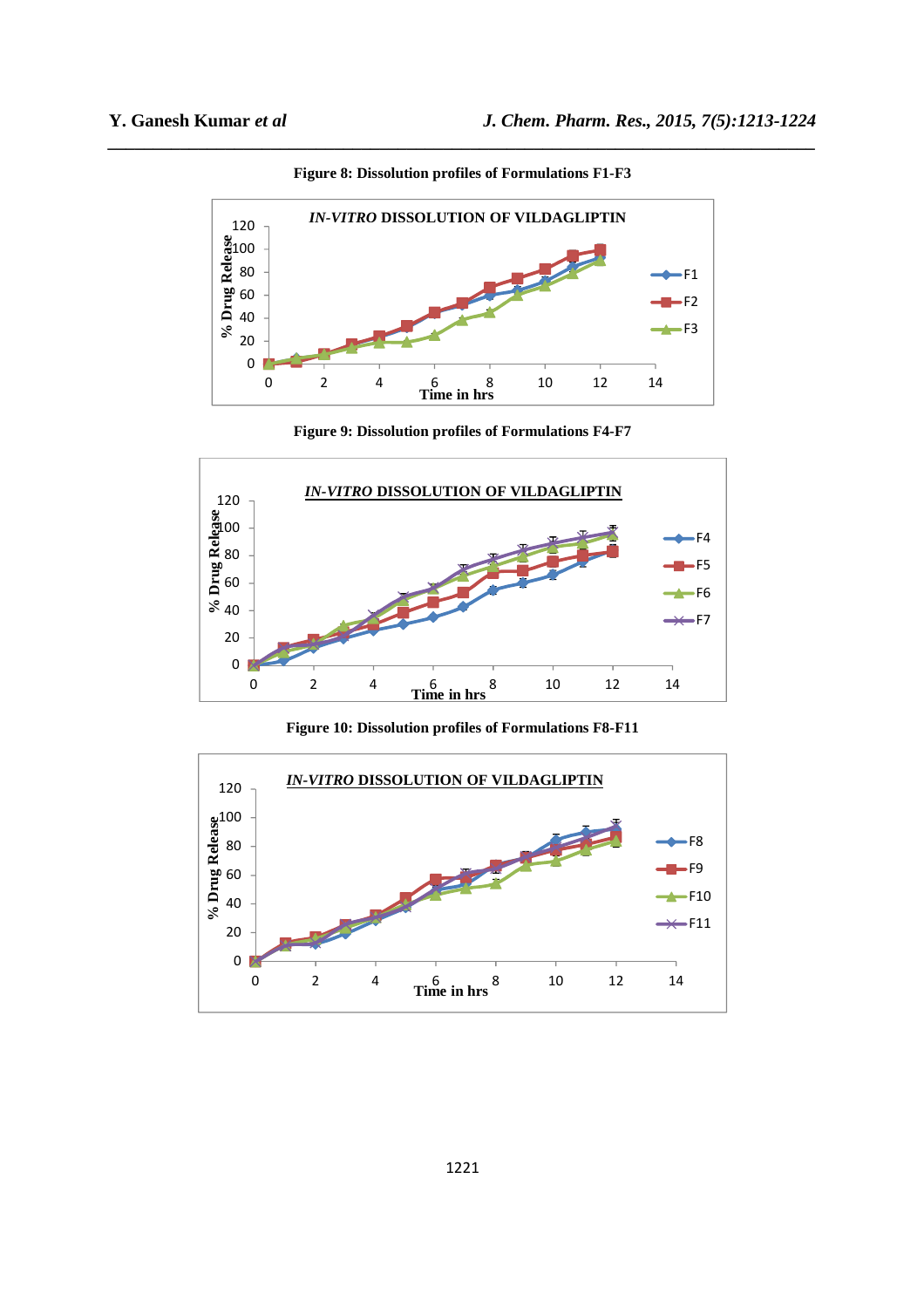**Release Kinetics for Optimized formulation F2:** 



*\_\_\_\_\_\_\_\_\_\_\_\_\_\_\_\_\_\_\_\_\_\_\_\_\_\_\_\_\_\_\_\_\_\_\_\_\_\_\_\_\_\_\_\_\_\_\_\_\_\_\_\_\_\_\_\_\_\_\_\_\_\_\_\_\_\_\_\_\_\_\_\_\_\_\_\_\_\_*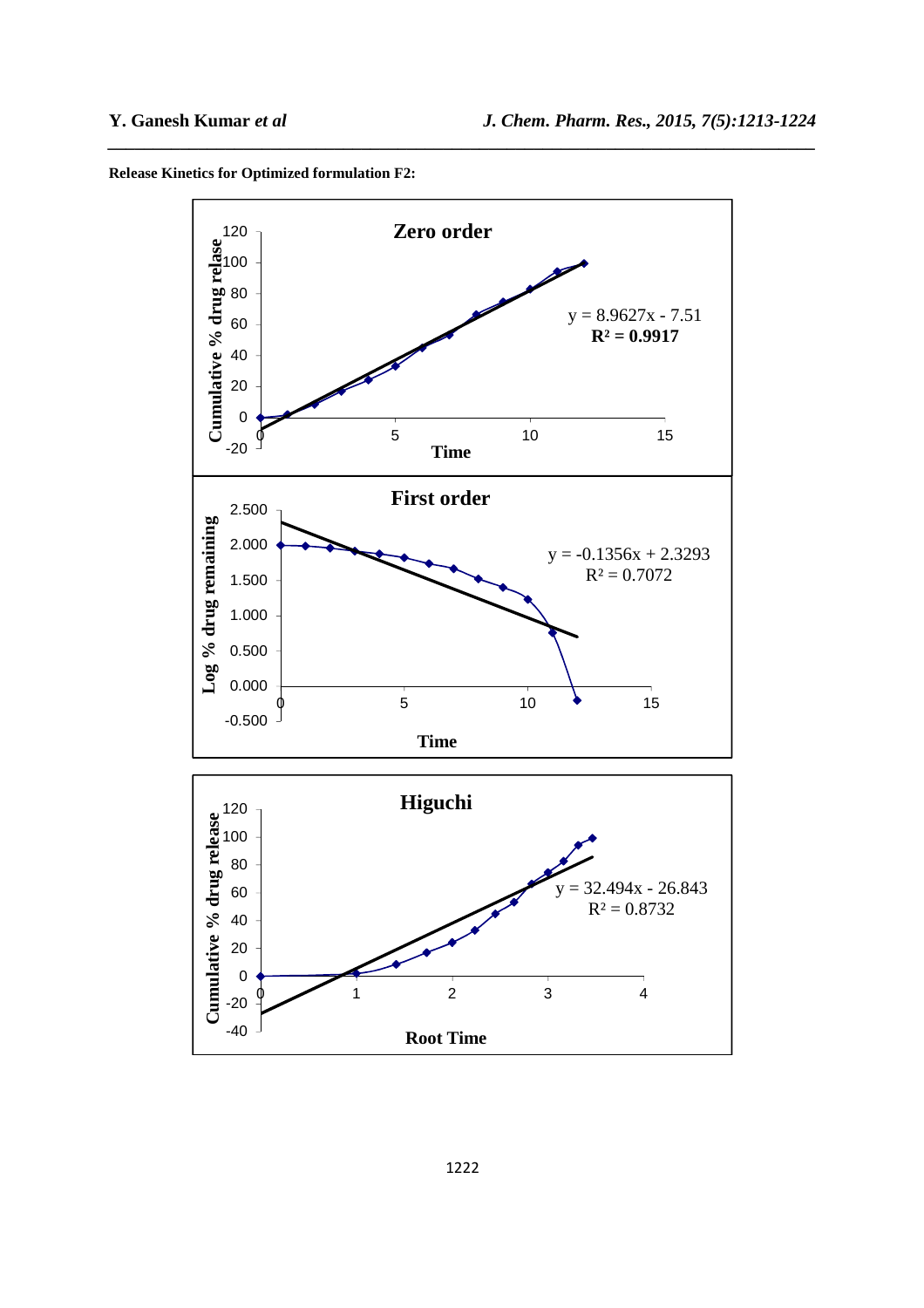

**Table 7: R<sup>2</sup> value of drug release kinetics models** 

| S. No. | Model           |        |
|--------|-----------------|--------|
|        | Zero Order      | 0.9917 |
|        | First Order     | 0.7072 |
|        | Higuchi         | 0.8732 |
|        | Peppas $0.8715$ |        |

## **CONCLUSION**

The Present Research work was to formulate and evaluate SR Matrix tablets of Vildagliptin was prepared by wet granulation technique by using different polymers of Carbopol and Eudragit grades. Fourier Transforms Infrared Spectroscopy indicated the absence of probable chemical interaction between the drug and polymers used in different proportions. Formulations (F1-F11) fulfill the official limit for Physico Chemical parameters like weight Variation, hardness, friability and drug content uniformity. *In-vitro* dissolution studies showed that tablets of Vildagliptin in 1:1(Drug: Polymer) proportion, prepared by wet granulation method is the best to increase sustain effect due to the polymer concentration. Formulation F2 Shows sustained drug release of  $99.37\pm0.87$  % in 12 hours so it was selected as the best formulation among all the formulations. The Release Kinetics of drug was explained by Zero order equation  $(R^2 = 0.9917)$ .

## **Acknowledgements**

The author would like to sincerely gratitude to the MSN Laboratories Pvt. Ltd, Hyderabad, for providing all requirements for this Research work. I am also thankful to Yarrow Chem Products, Mumbai, for providing drugs and Polymers.

#### **REFERENCES**

[1]Ajaykumar Patil; Ashish Pohane; Ramya Darbar; Sharanya Koutika; Alekhya Pothanganti. *Int. J. Appl. Bio. Pharm. Tech.,* **2011**, 2(3), 242-246.

[2]Ashraful Islam S.M; Asaduzzaman Md; Rezowanur Rahman; Saifur Rahman Khan. *J. Appl. Pharm. Sci.,* **2011**, 1(8), 131-136.

[3]Ashuthosh Kumar S; Vijaya kumar G;Karthikeyan M; Manidipa S;Ravisankar V; Arunachalam. *Int. J. Pharm. Bio. Arch.,* **2010**, 1(5), 416-420.

[4]N.Sravan Kumar; Y.Ganesh Kumar; CH.Chandana; J.Kunal Kumar. *Int. J. Pharm. and Tech.,* **2014**, 6(1), 6224- 6238.

[5]Barot N, Darshan M; Dr.Praful D. *Int. J. Pharm. Res. and Bio. Sci.,* **2014**, 3(2), 370-396.

[6]Bhavani B; Kamala Kumari P.V; Chowdary K.P.R. Int. J. of Pharm. and Biomed. Res., **2012**, 3(1), 44-48.

[7]Bhunia S.N; Sarkar B.K; Parwal M. *Adv. Res. Pharm. Bio.,* **2012**, 2(1), 95-103.

[8]Chaitanya B; Vishnu P; Shireesh kiran R; Naveenbabu K; Vijayavani Ch. *Int. J. Pharm.,* **2013**,3(3),587-593.